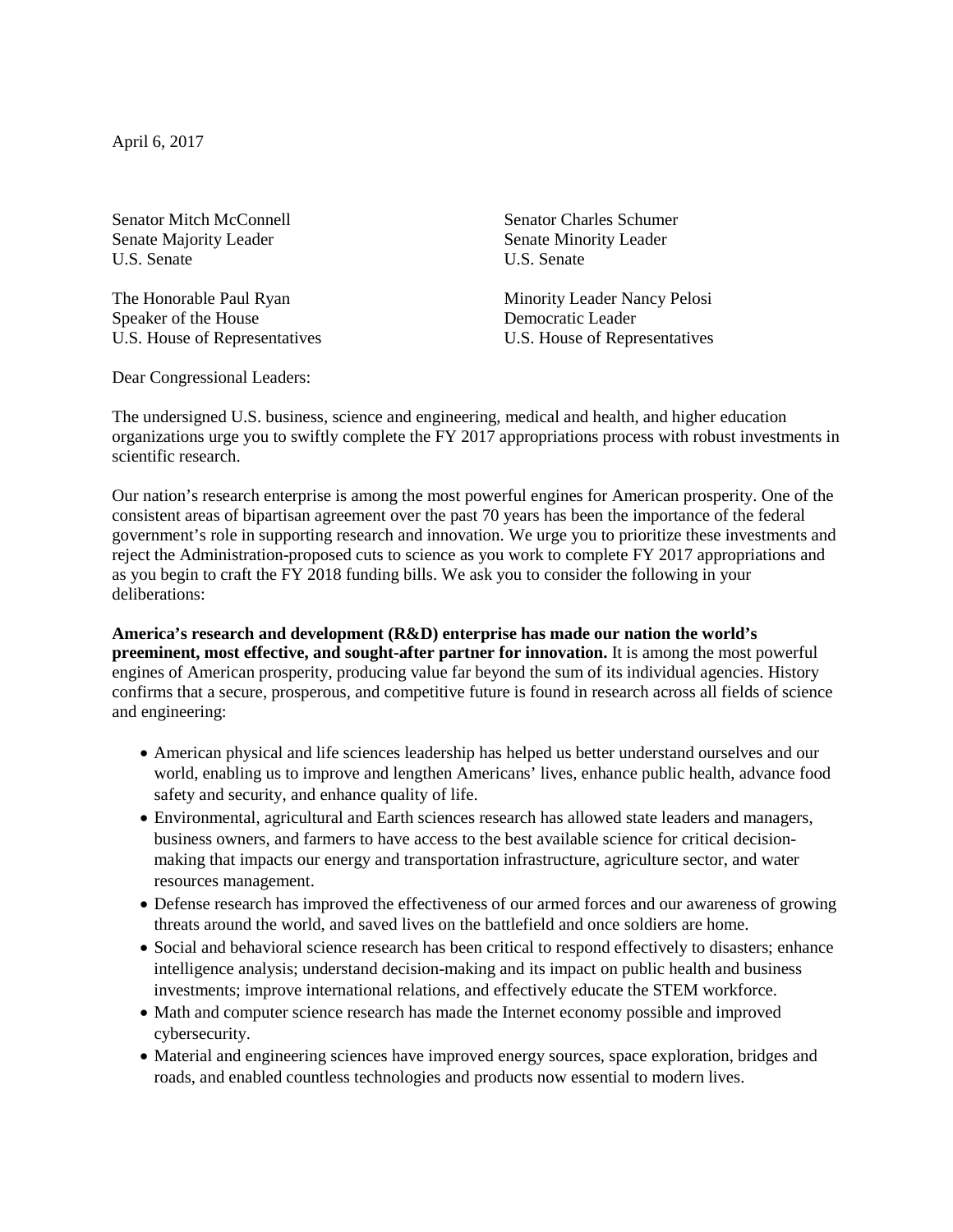**U.S. investments in science R&D have created millions of jobs in public and private sectors, enhanced state economies, and generated commercial growth**. According to a [leading report](https://www.nap.edu/catalog/12999/rising-above-the-gathering-storm-revisited-rapidly-approaching-category-5) conducted by the National Academies of Sciences, Engineering, and Medicine, although scientists and engineers only account for four percent of the nation's workforce, they help create jobs for the other 96 percent of the population. Scientists' discoveries and insights extend beyond the research laboratory, impacting and employing people in many other sectors, from designers to builders to salespeople to consumers.

**Decreased investment would have significant impacts on our country's long-term competitiveness and lead to an American innovation deficit.** Many countries are increasing their investments in scientific research, recognizing that it will be a key foundation for  $21<sup>st</sup>$  century economic growth and global competitiveness. For the period 2000-2013, China's average annual R&D investment growth shot up 17%; South Korea grew 8.3%; Russia 8.2%; Singapore 6.8%; and Germany 3.2%. This compares to 2% growth in the U.S. over that period. Without sustained commitment, this high-functioning engine is at real risk of stalling, harming the well-being of future generations. Once stalled, that process cannot be easily reversed. Attempting to rebuild our world-leading science and engineering enterprise would be expensive and slow, and face new competition from other rising leaders.

**We urge America to support its research and innovation infrastructure.** This will enable institutions to continue investing in skilled workers and high-technology tools; focus today's scientists on creating tomorrow's discoveries; support and prepare the world's finest future scientists through quality STEM education from K-12 through graduate school; and communicate a clear, hopeful path for today's emerging, diverse young scientists and engineers who will realize tomorrow's breakthroughs and applications.

**For many decades, the American people and our economy have reaped the enormous benefits of federally-supported research. It is time again for the bipartisan foresight of U.S. policymakers to prevail in support of research.** For FY 2017, we urge you to avoid a year-long continuing resolution and complete the appropriations process, declining the recently proposed cuts from the Administration. For FY 2018, we urge you to reject the Administration's proposed cuts to research investments and negotiate increased discretionary spending caps for next year and beyond that will permit sufficient federal research investments and sustain our nation's status as the world's innovation leader.

Thank you for considering our views.

Sincerely,

Academy of Nutrition and Dietetics AcademyHealth Acoustical Society of America Alabama Academy of Science American Academy of Forensic Sciences American Anthropological Association American Association for Dental Research American Association for the Advancement of Science American Association of Anatomists American Association of Clinical Endocrinologists American Association of Colleges of Nursing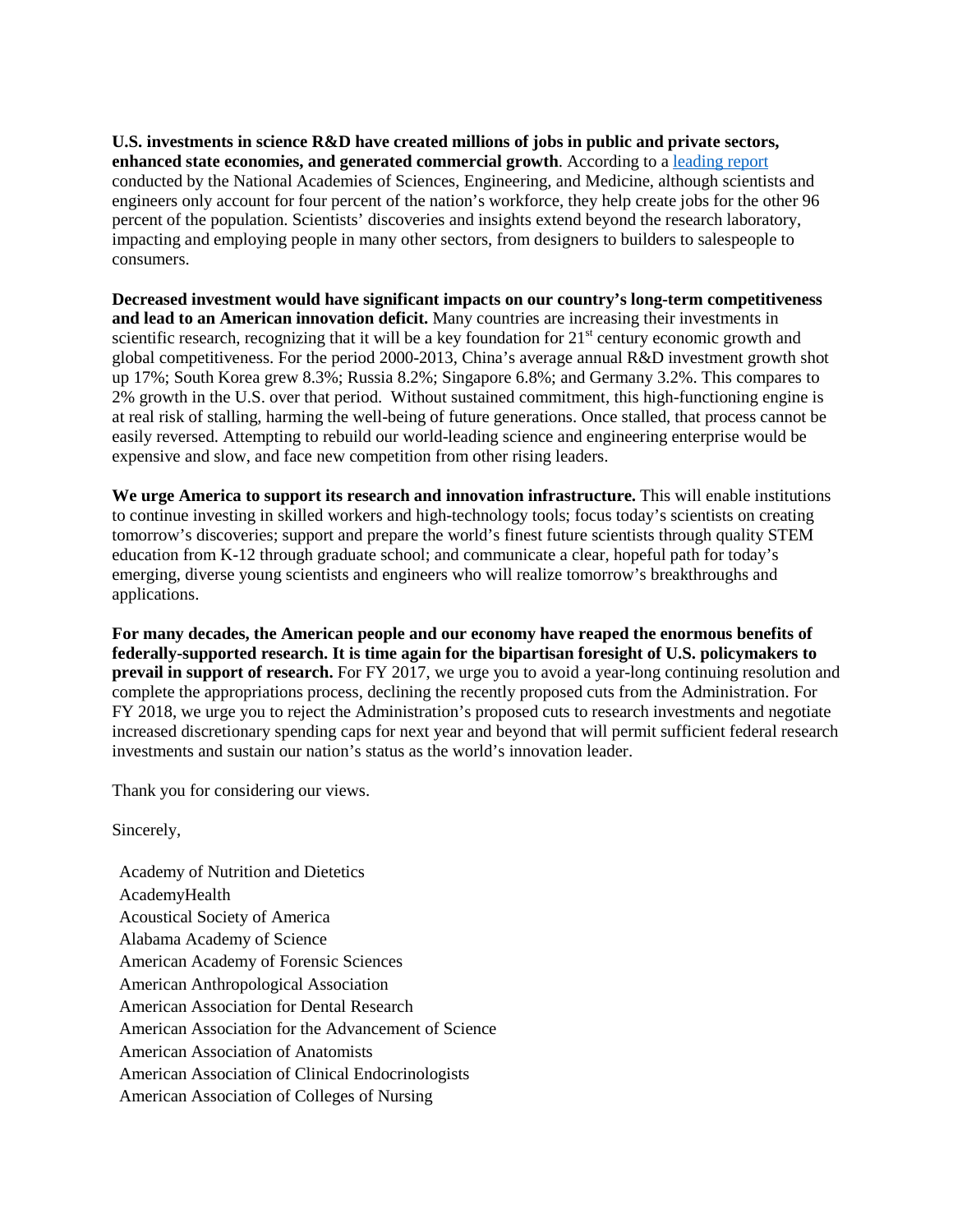American Association of Colleges of Pharmacy American Association of Geographers American Association of Immunologists American Association of Neuromuscular & Electrodiagnostic Medicine American Association of Physicists in Medicine American Association of Physics Teachers American Astronomical Society American Chemical Society American College of Physicians American College of Rheumatology American College of Sports Medicine American Dairy Science Association American Dental Association American Dental Education Association American Educational Research Association American Forests American Geophysical Union American Geosciences Institute American Heart Association American Institute for Medical and Biological Engineering American Institute of Aeronautics and Astronautics American Institute of Biological Sciences American Institute of Chemical Engineers American Institute of Physics American Lung Association American Mathematical Society American Meteorological Society American Nuclear Society American Physical Society American Physiological Society American Political Science Association American Psychological Association American Seed Trade Association American Society for Cell Biology American Society for Engineering Education American Society for Horticultural Science American Society for Microbiology American Society for Nutrition American Society for Pharmacology & Experimental Therapeutics American Society for Reproductive Medicine American Society of Agricultural and Biological Engineers American Society of Agronomy American Society of Animal Science American Society of Civil Engineers American Society of Hematology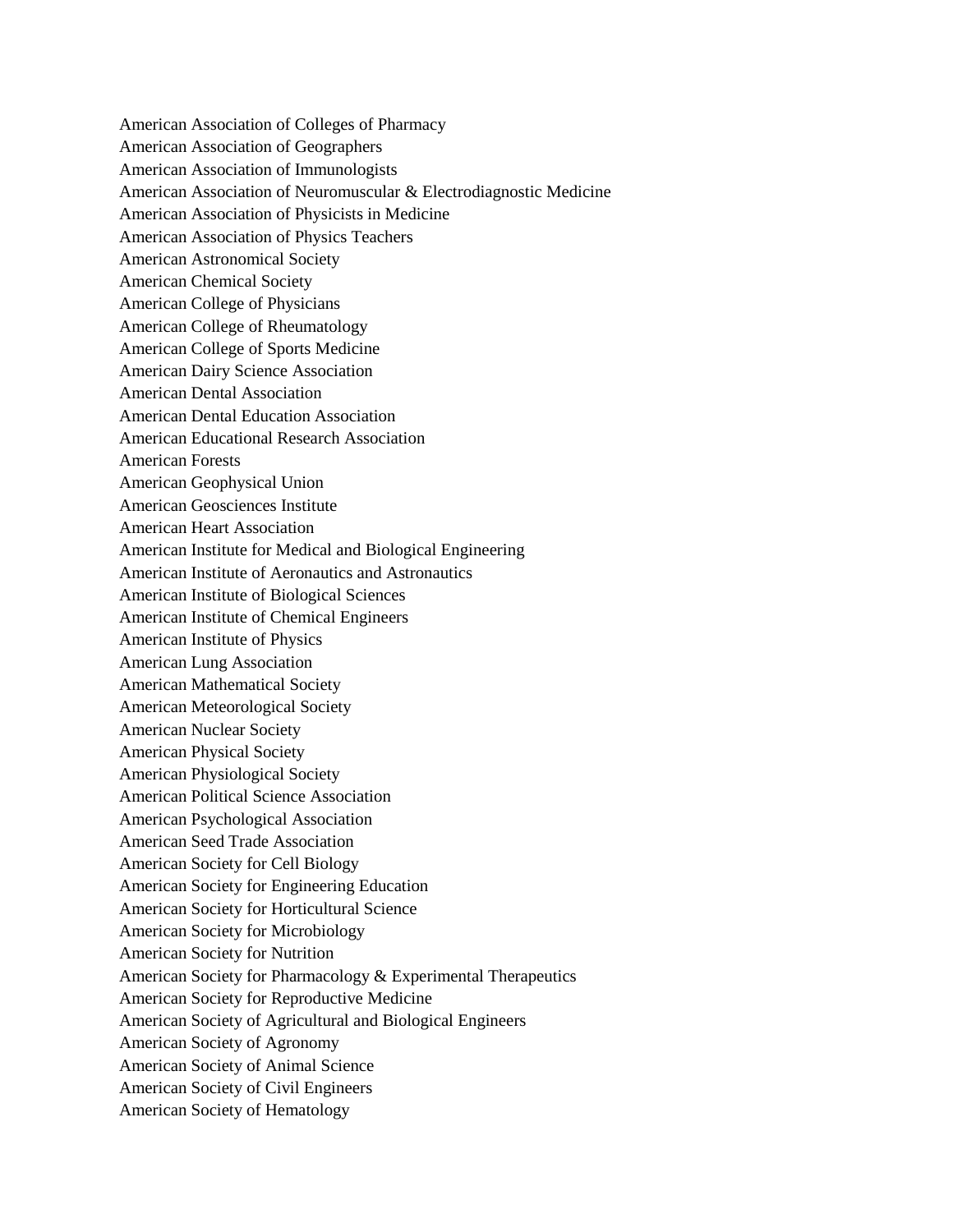American Society of Nephrology American Society of Plant Biologists American Sociological Association American Statistical Association American Thoracic Society American Veterinary Medical Association American Water Resources Association Animal Behavior Society Aquatic Plant Management Society Arctic Research Consortium of the United States Association for Clinical and Translational Science Association for Computing Machinery Association for Psychological Science Association for Research in Vision and Ophthalmology Association for Women Geoscientists Association for Women in Mathematics Association of Academic Health Sciences Libraries Association of American Universities Association of American Veterinary Medical Colleges Association of Departments of Family Medicine Association of Family Medicine Residency Directors Association of Independent Research Institutes Association of Minority Health Professions Schools Association of Public and Land-grant Universities Association of Schools and Programs of Public Health AVAC AVS Science and Technology of Materials, Interfaces, & Processing Behavior Genetics Association Binghamton University, State University of New York Biophysical Society Biotechnology Innovation Organization (BIO) Boston University Botanical Society of America Brandeis University California Institute of Technology Case Western Reserve University Clinical Immunology Society Coalition for Clinical and Translational Science Coalition for National Security Research (CNSR) Coalition for the Life Sciences Coastal and Estuarine Research Federation Cognitive Science Society College of Biological Sciences College of the Atlantic Colon Cancer Alliance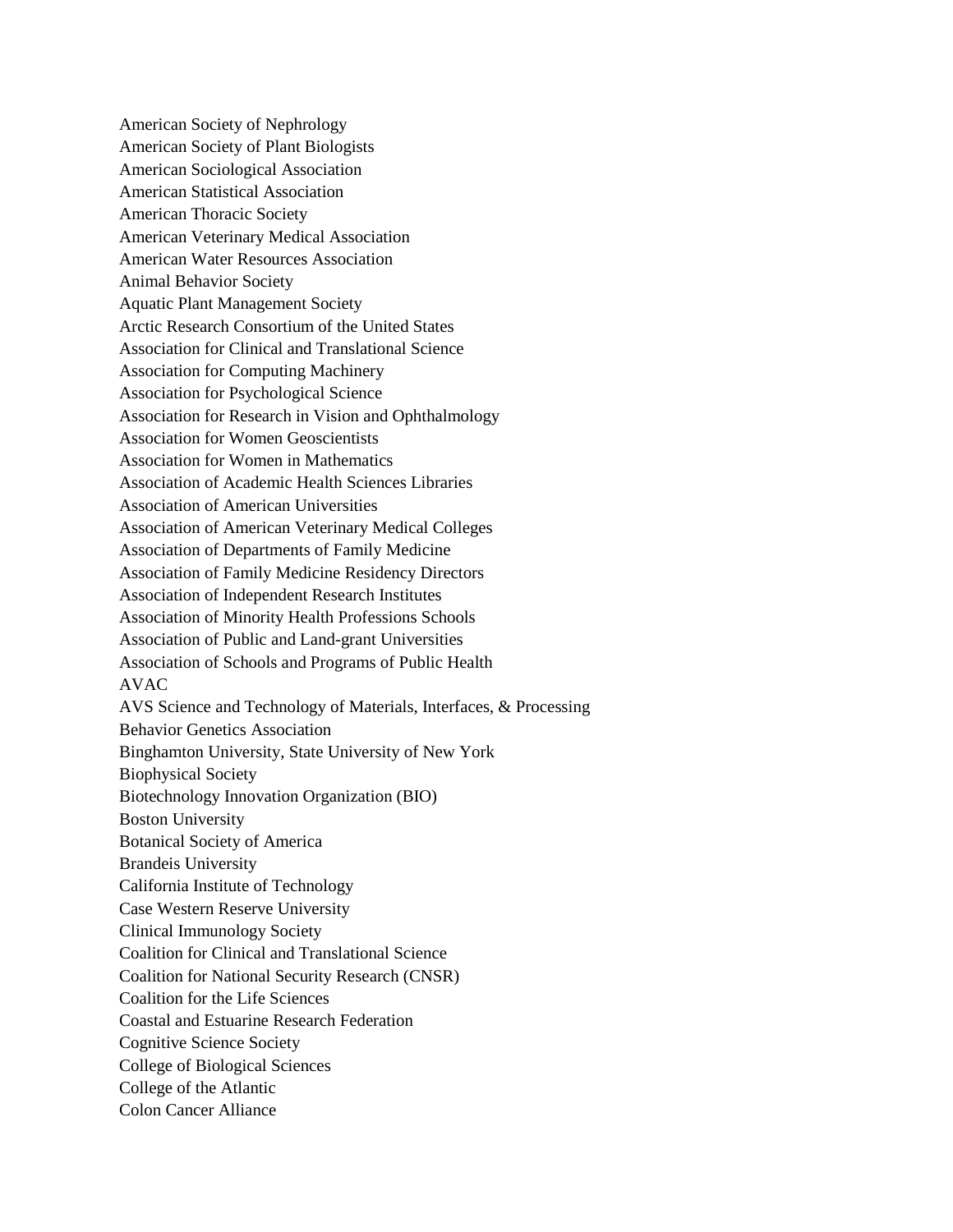Columbia University in the City of New York Computing Research Association Consortium for Ocean Leadership Consortium of Social Science Associations Consortium of Universities for the Advancement of Hydrologic Science, Inc. (CUAHSI) Council of Professional Associations on Federal Statistics Council on Undergraduate Research Crohn's & Colitis Foundation Crop Science Society of America CropLife America Cystic Fibrosis Foundation Digestive Disease National Coalition Duke University Dystonia Medical Research Foundation Ecological Society of America Entomological Society of America FASS Federation of American Societies for Experimental Biology Federation of Associations in Behavioral and Brain Sciences Florida International University Florida State University Foundation for Science and Disability Friends of National Institute of Dental and Craniofacial Research GBS|CIDP Foundation International Geological Society of America Georgia Institute of Technology Graduate Women in Science Harvard University Hepatitis Foundation International History of Science Society HIV Medicine Association Houston Wilderness Idaho Academy of Science and Engineering Incorporated Research Institutions for Seismology Indiana University Infectious Diseases Society of America INFORMS, The Institute for Operations Research and the Management Sciences Institute of Electrical and Electronics Engineers (IEEE-USA) Institute of Food Technologists (IFT) Institute of Mathematical Statistics International Association of STM Publishers (STM) International Foundation for Functional Gastrointestinal Disorders International Society for Developmental Psychobiology International Society for Educational Planning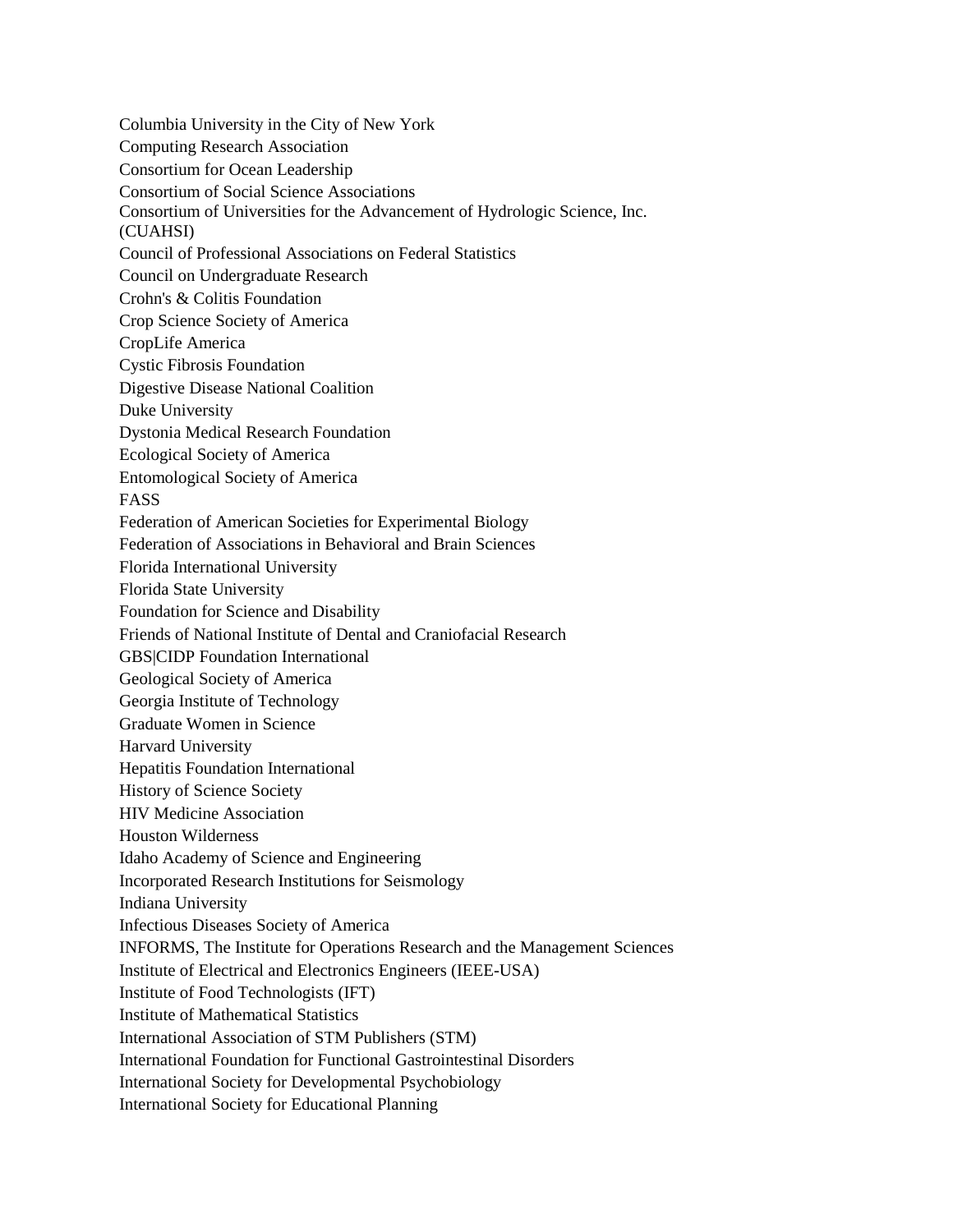International Society for Stem Cell Research Interstitial Cystitis Association John Wiley & Sons Kansas Academy of Science Kent State University Kentucky Academy of Science Law and Society Association Linguistic Society of America LORD Corporation Lymphoma Research Foundation Mathematical Association of America Medical Library Association Meharry Medical College METAvivor Michigan State University Michigan Technological University Microscopy Society of America Morehouse School of Medicine Mycobacterial Diseases of Animals - Multistate Initiative National Alliance for Eye and Vision Research National Alliance on Mental Illness National Alopecia Areata Foundation National Association for the Advancement of Animal Science National Association of Biology Teachers National Association of Federal Veterinarians National Association of Geoscience Teachers National Association of Marine Laboratories National Association of Plant Breeders National Center for Women & Information Technology National Coalition for Food and Agricultural Research National Council for Science and the Environment National Ground Water Association National Organization of Gay and Lesbian Scientists and Technical Professionals National Pancreas Foundation National Postdoctoral Association NephCure Kidney International New York University NorCal CarciNET Community North American Primary Care Research Group North Central Regional Association of Agricultural Experiment Station Directors North Central Weed Science Society Northeastern Weed Science Society Northern Illinois University Northwestern University Ohio University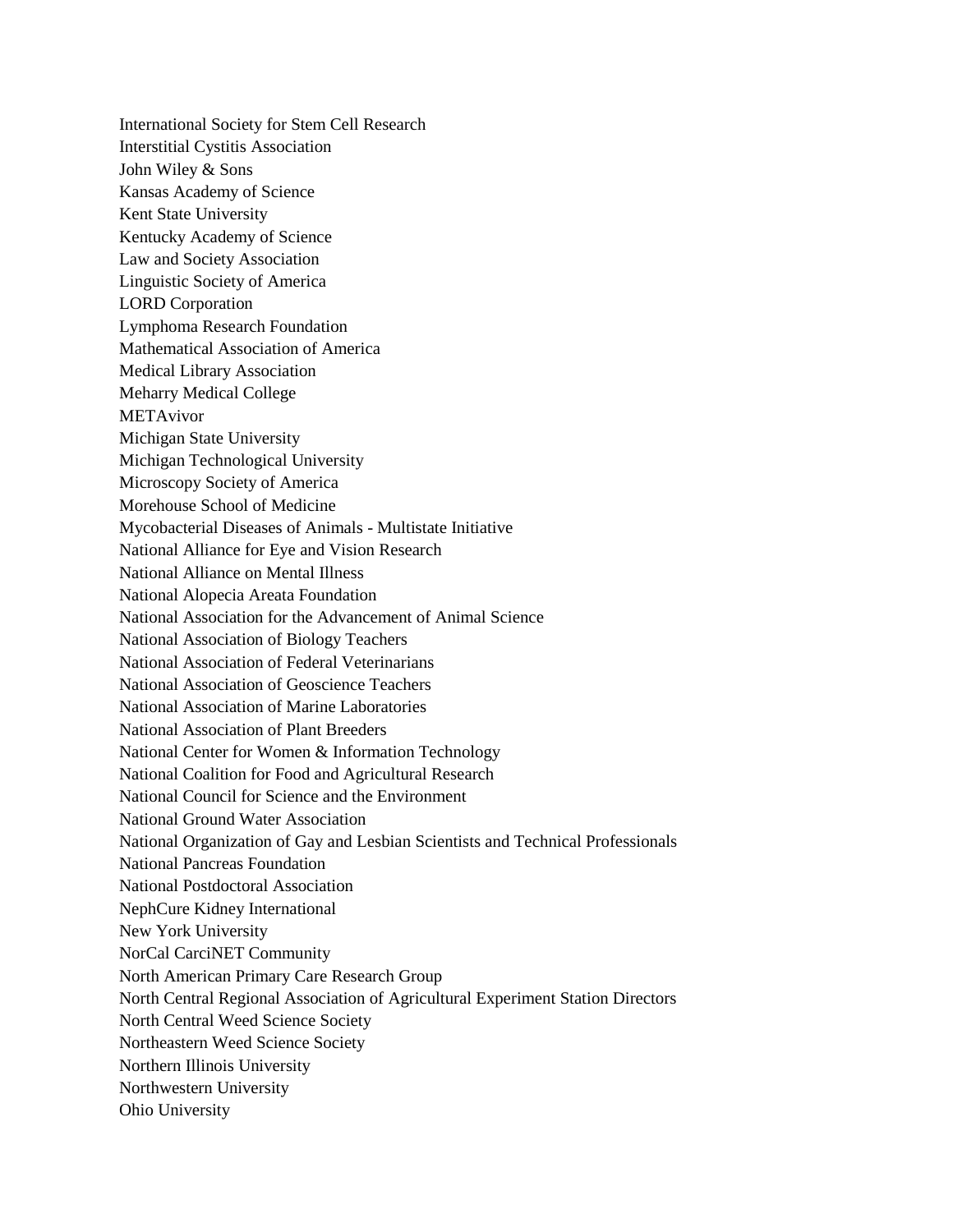Oklahoma Academy of Science Oregon State University Paleontological Society Pasadena Chamber of Commerce and Civic Association Penn State University Phycological Society of America Pollinator Partnership Professional and Scholarly Publishing Division/Association of American Publishers Prostate Cancer Foundation Psychonomic Society PsySiP: Psychology of Science in Policy Pulmonary Hypertension Association Purdue University Rensselaer Polytechnic Institute Research!America Rochester Academy of Science, Rochester, New York Rocky Mountain Biological Laboratory Rural & Agriculture Council of America SACNAS - Society for Advancement of Chicanos/Hispanics & Native Americans in Science Scleroderma Foundation Seismological Society of America Sigma Xi, The Scientific Research Honor Society Sjogren's Syndrome Foundation Sleep Research Society Society for Behavioral Neuroendocrinology Society For Biomaterials Society for Computers in Psychology Society for Experimental Biology and Medicine Society for Industrial and Applied Mathematics Society for Mathematical Psychology Society for Neuroscience Society for Psychophysiological Research Society for Range Management Society for Text and Discourse Society for the Study of Evolution Society of Behavioral Medicine Society of Nuclear Medicine and Molecular Imaging Society of Teachers of Family Medicine Society of Toxicology Soil Science Society of America Southern Weed Science Society SPIE, the international society for optics and photonics Stanford University Stony Brook University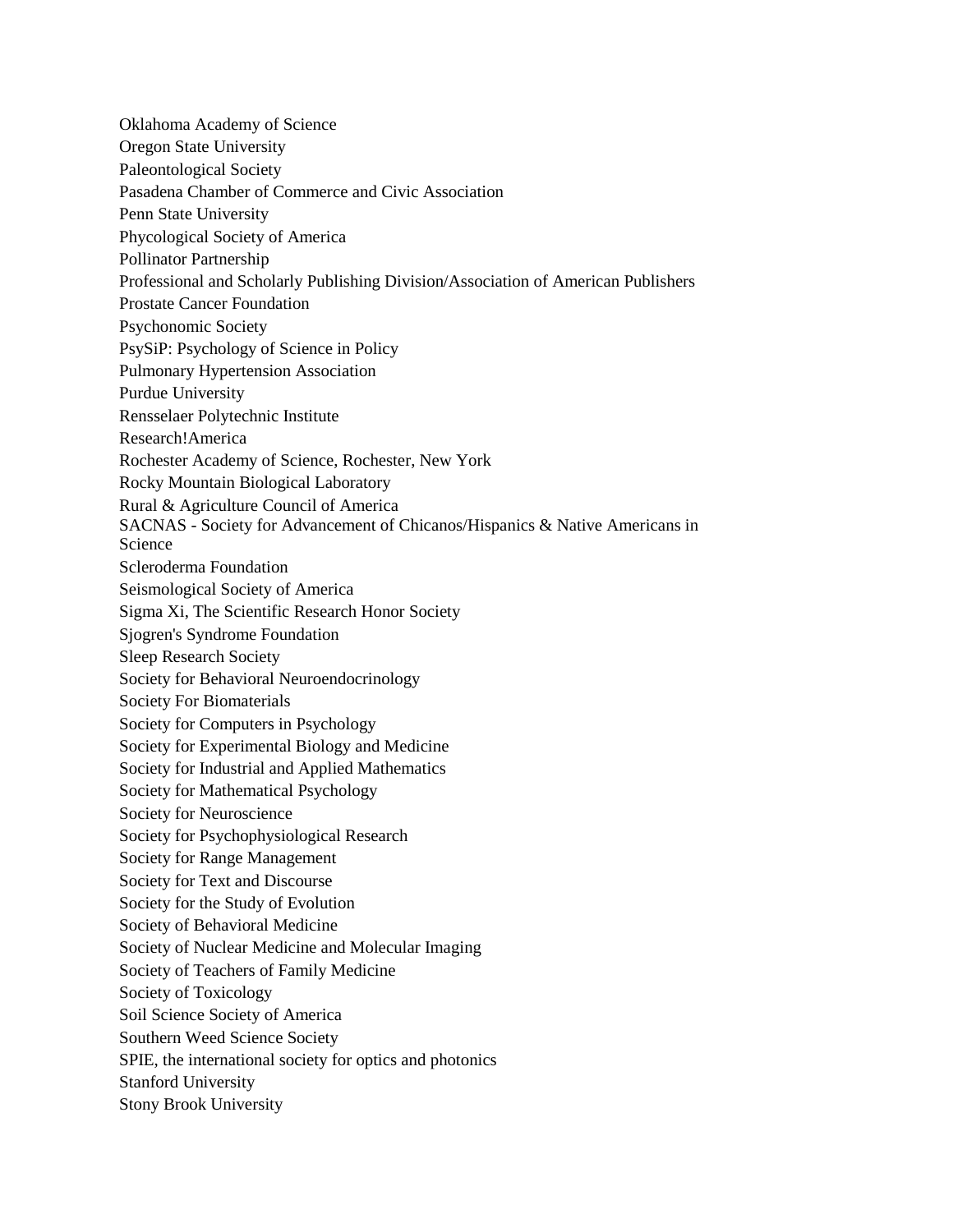Taskforce on American Innovation The Clinical Research Forum The Industrial Research Institute The Land Improvement Contractors of America (LICA) The Marfan Foundation The Michael J. Fox Foundation for Parkinson's Research The Oceanography Society The Ohio State University The Optical Society (OSA) The Science Coalition The University of Toledo The Wildlife Society Tuskegee University College of Veterinary Medicine U.S. Council on Competitiveness U.S. Hereditary Angioedema Association University Corporation for Atmospheric Research University of California San Diego University of California Santa Cruz University of California System University of California, Berkeley University of California, Riverside University of California, Santa Barbara University of Cincinnati University of Colorado Boulder University of Delaware University of Kansas University of Maine University of Maryland, Baltimore County University of Minnesota Extension University of Missouri System University of Nebraska University of New Hampshire University of New Mexico University of North Carolina at Chapel Hill University of Pennsylvania University of Pittsburgh University of Rochester University of Southern California University of Tennessee University of Virginia University of Wisconsin-Madison US Dairy Forage Research Center Research and Industry Committee Vanderbilt University Virginia Tech Washington University in St. Louis